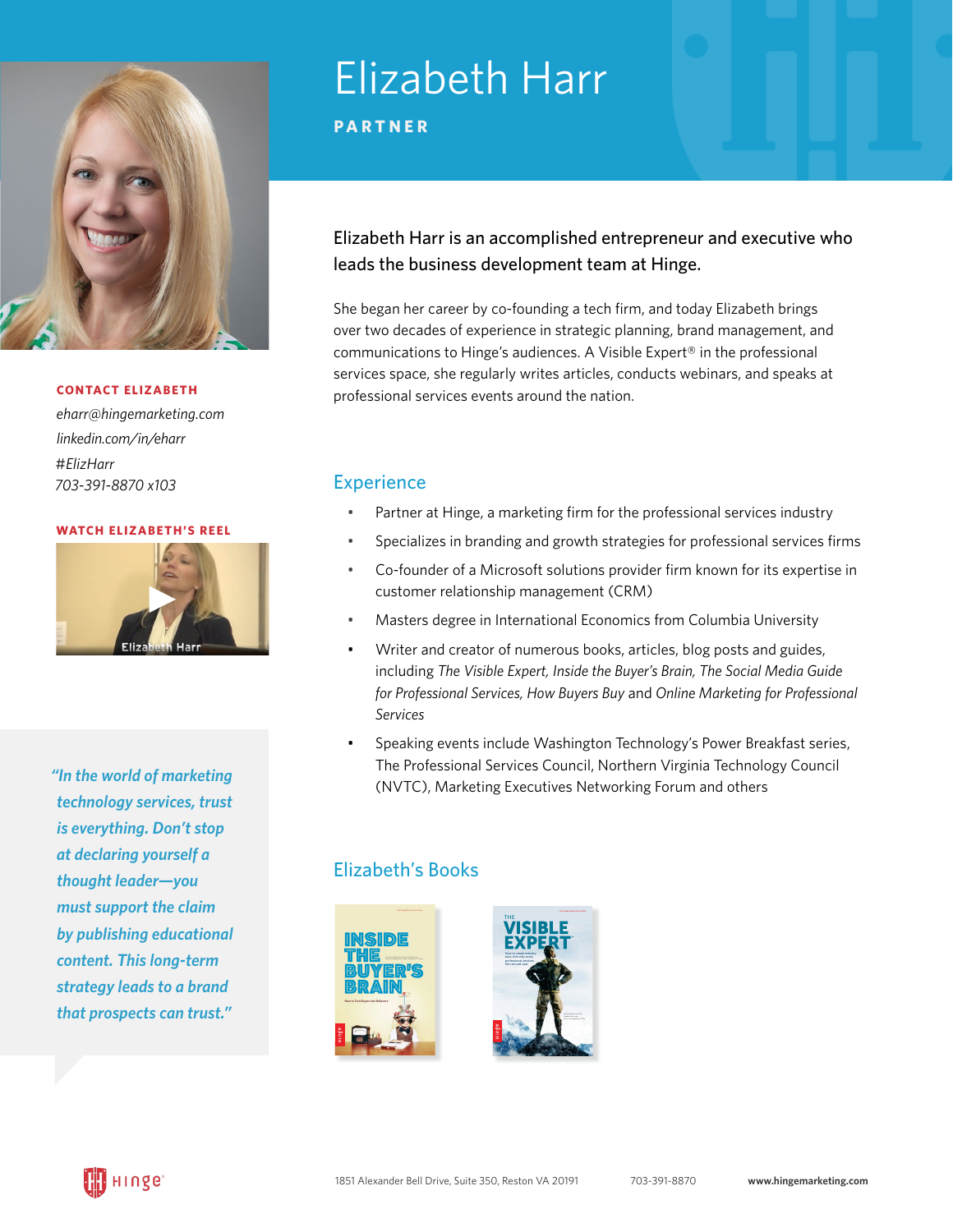### Biography

**STANDARD** Word Count: 142

### Elizabeth Harr

Elizabeth Harr is an accomplished entrepreneur and executive specializing in brand management and growth strategies for professional services firms. A partner at Hinge, she leads Hinge's business development team, helping businesses solve critical marketing and brand-related challenges. Prior to joining Hinge, Elizabeth co-founded a Microsoft solutions provider company and grew it into a thriving organization that became known for its expertise in Microsoft customer relationship management.

Elizabeth has co-authored several books and reports published by the Hinge Research Institute, including *The Visible Expert®, Inside the Buyers Brain, The Social Media Guide for Professional Services, How Buyers Buy* and *Online Marketing for Professional Services* and regularly contributes to Hinge's company blog and numerous professional services publications. She was a featured speaker at Processia's DRIVE 2021 event, where she also led a session on the central tenets of professional services marketing, how to promote expertise, and cultivating a marketing culture.

She has a Master's degree in International Economics from Columbia University in New York and a B.A. from University of Missouri - Columbia.

**ABBREVIATED**

Word Count: 111

Elizabeth Harr is an accomplished entrepreneur and executive specializing in brand management and growth strategies for professional services firms. A partner at Hinge, she leads Hinge's business development team, helping businesses solve critical marketing and brand-related challenges. Prior to joining Hinge, Elizabeth co-founded a Microsoft solutions provider company and grew it into a thriving organization that became known for its expertise in Microsoft customer relationship management. Elizabeth has co-authored several books and reports published by the Hinge Research Institute. She holds a Master's degree in International Economics from Columbia University in New York and a B.A. from University of Missouri - Columbia. Elizabeth is a recognized Visible Expert®.

**BYLINE BIO**  Word Count: 43 Elizabeth Harr is a partner at Hinge, the leading research-based branding and marketing firm for professional services. She writes and speaks frequently on critical marketing and brand-related issues.

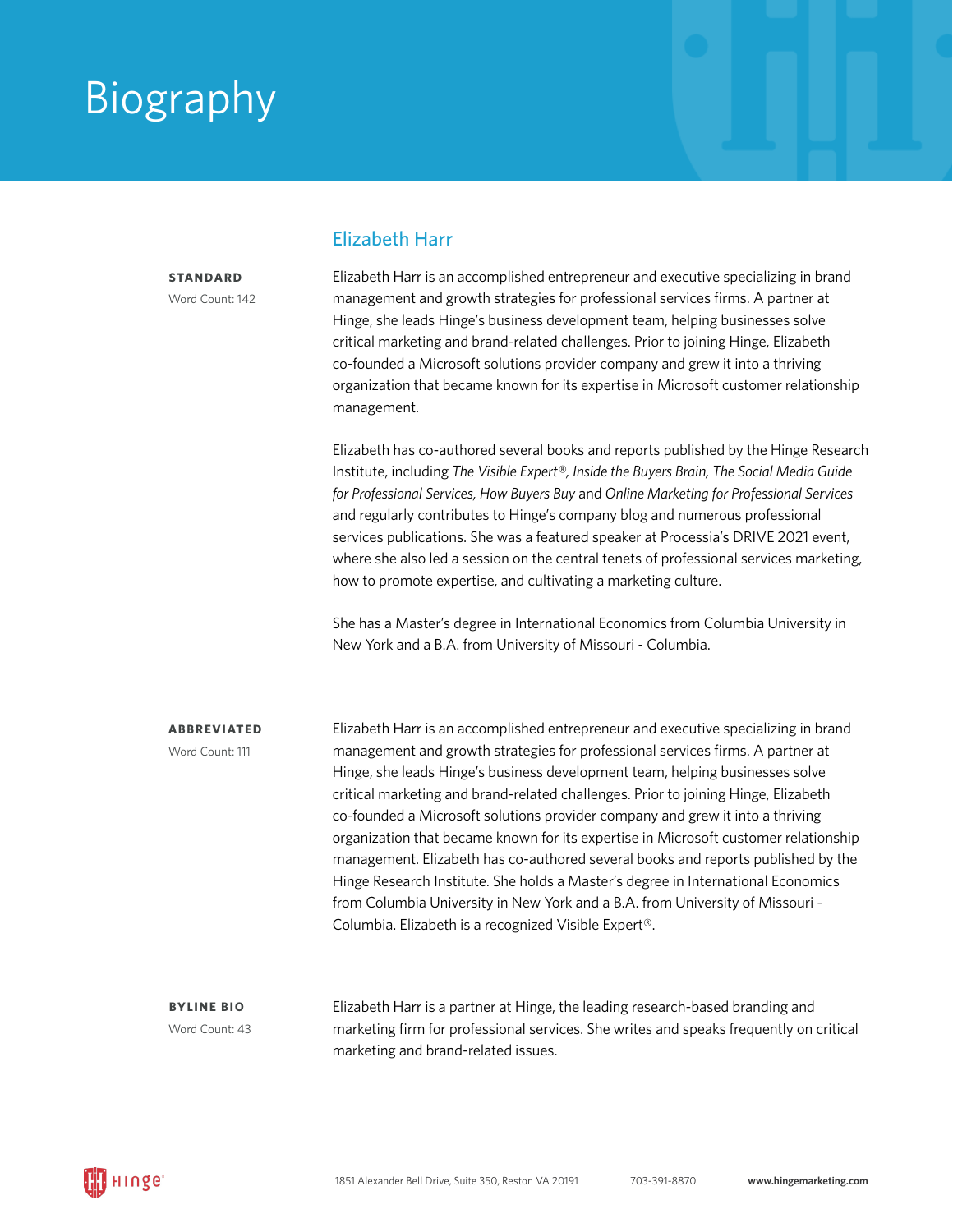## Speaker Introduction

**STANDARD**

Word Count: 128

### Elizabeth Harr

Our speaker today is Elizabeth Harr, an accomplished entrepreneur and executive specializing in brand management and growth strategies for professional services firms. A partner at Hinge, she leads Hinge's business development team, helping businesses solve critical marketing and brand-related challenges. Prior to joining Hinge, Elizabeth co-founded a Microsoft solutions provider company and grew it into a thriving organization that became known for its expertise in Microsoft customer relationship management.

Elizabeth has co-authored several books and reports published by the Hinge Research Institute, including *The Visible Expert®, Inside the Buyers Brain, The Social Media Guide for Professional Services, How Buyers Buy* and *Online Marketing for Professional Services* and regularly contributes to Hinge's company blog and numerous professional services publications.

Please join me in welcoming Elizabeth Harr.